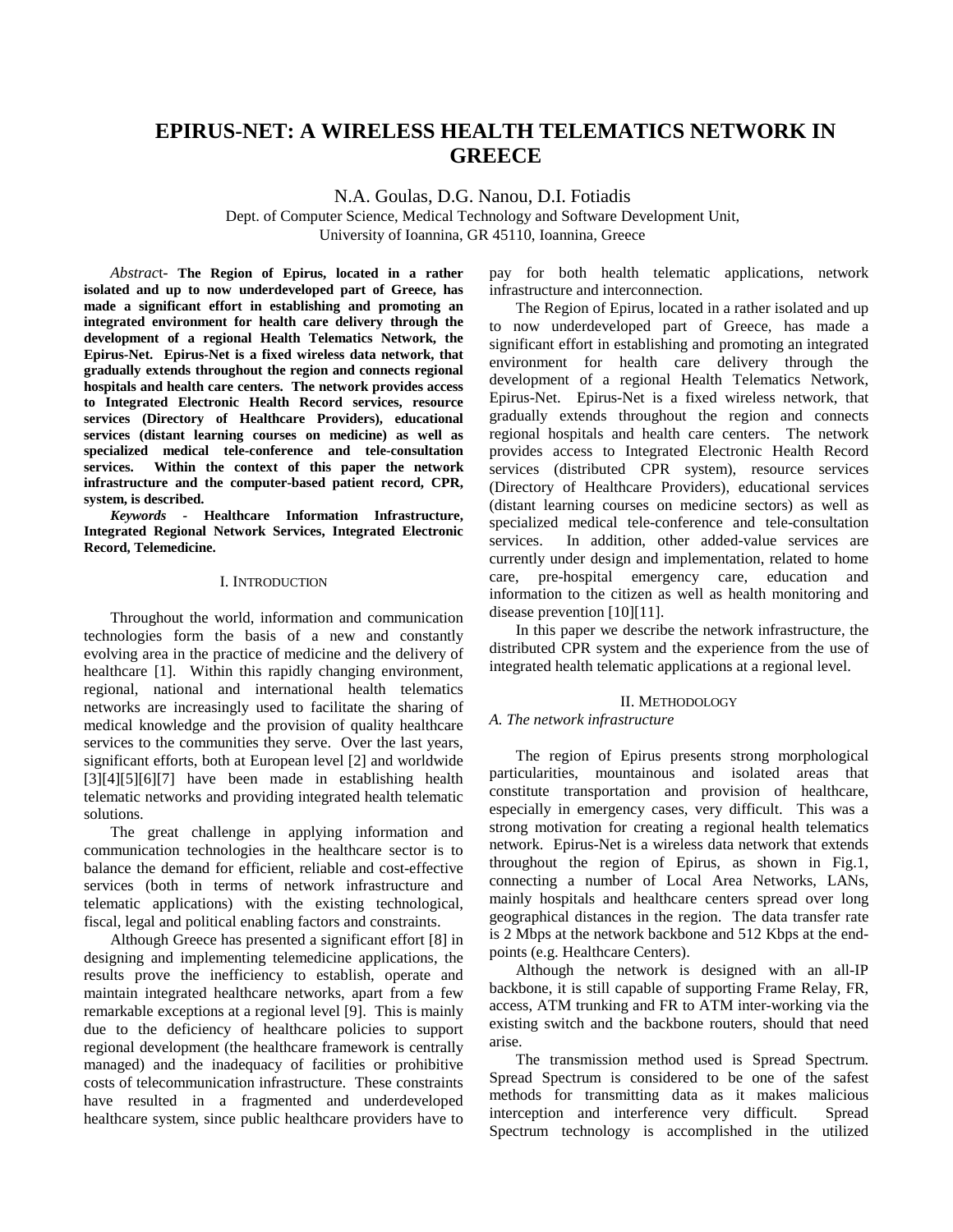| <b>Report Documentation Page</b>                                                                                                                                                                                                                                                               |                           |                                                    |
|------------------------------------------------------------------------------------------------------------------------------------------------------------------------------------------------------------------------------------------------------------------------------------------------|---------------------------|----------------------------------------------------|
| <b>Report Date</b><br>25 Oct 2001                                                                                                                                                                                                                                                              | <b>Report Type</b><br>N/A | Dates Covered (from to)                            |
| <b>Title and Subtitle</b><br>EPIRUS-NET: A Wireless Health Telematics Network in<br>Greece                                                                                                                                                                                                     |                           | <b>Contract Number</b>                             |
|                                                                                                                                                                                                                                                                                                |                           | <b>Grant Number</b>                                |
|                                                                                                                                                                                                                                                                                                |                           | <b>Program Element Number</b>                      |
| Author(s)                                                                                                                                                                                                                                                                                      |                           | <b>Project Number</b>                              |
|                                                                                                                                                                                                                                                                                                |                           | <b>Task Number</b>                                 |
|                                                                                                                                                                                                                                                                                                |                           | <b>Work Unit Number</b>                            |
| Performing Organization Name(s) and Address(es)<br>Dept. of Computer Science Medical Technology and Software<br>Development Unit Univ of Ioannina, GR 45110, Ioannina,<br>Greece                                                                                                               |                           | <b>Performing Organization Report Number</b>       |
| <b>Sponsoring/Monitoring Agency Name(s) and Address(es)</b><br>US Army Research, Development & Standardization Group<br>(UK) PSC 802 Box 15 FPO AE 09499-1500                                                                                                                                  |                           | Sponsor/Monitor's Acronym(s)                       |
|                                                                                                                                                                                                                                                                                                |                           | <b>Sponsor/Monitor's Report Number(s)</b>          |
| <b>Distribution/Availability Statement</b><br>Approved for public release, distribution unlimited                                                                                                                                                                                              |                           |                                                    |
| <b>Supplementary Notes</b><br>Papers from 23rd Annual International Conference of the IEEE Engineering in Medicine and Biology Society, October<br>25-28, 2001, held in Istanbul, Turkey. See also ADM001351 for entire conference on cd-rom., The original document<br>contains color images. |                           |                                                    |
| <b>Abstract</b>                                                                                                                                                                                                                                                                                |                           |                                                    |
| <b>Subject Terms</b>                                                                                                                                                                                                                                                                           |                           |                                                    |
| <b>Report Classification</b><br>unclassified                                                                                                                                                                                                                                                   |                           | <b>Classification of this page</b><br>unclassified |
| <b>Classification of Abstract</b><br>unclassified                                                                                                                                                                                                                                              |                           | <b>Limitation of Abstract</b><br>UU                |
| <b>Number of Pages</b><br>4                                                                                                                                                                                                                                                                    |                           |                                                    |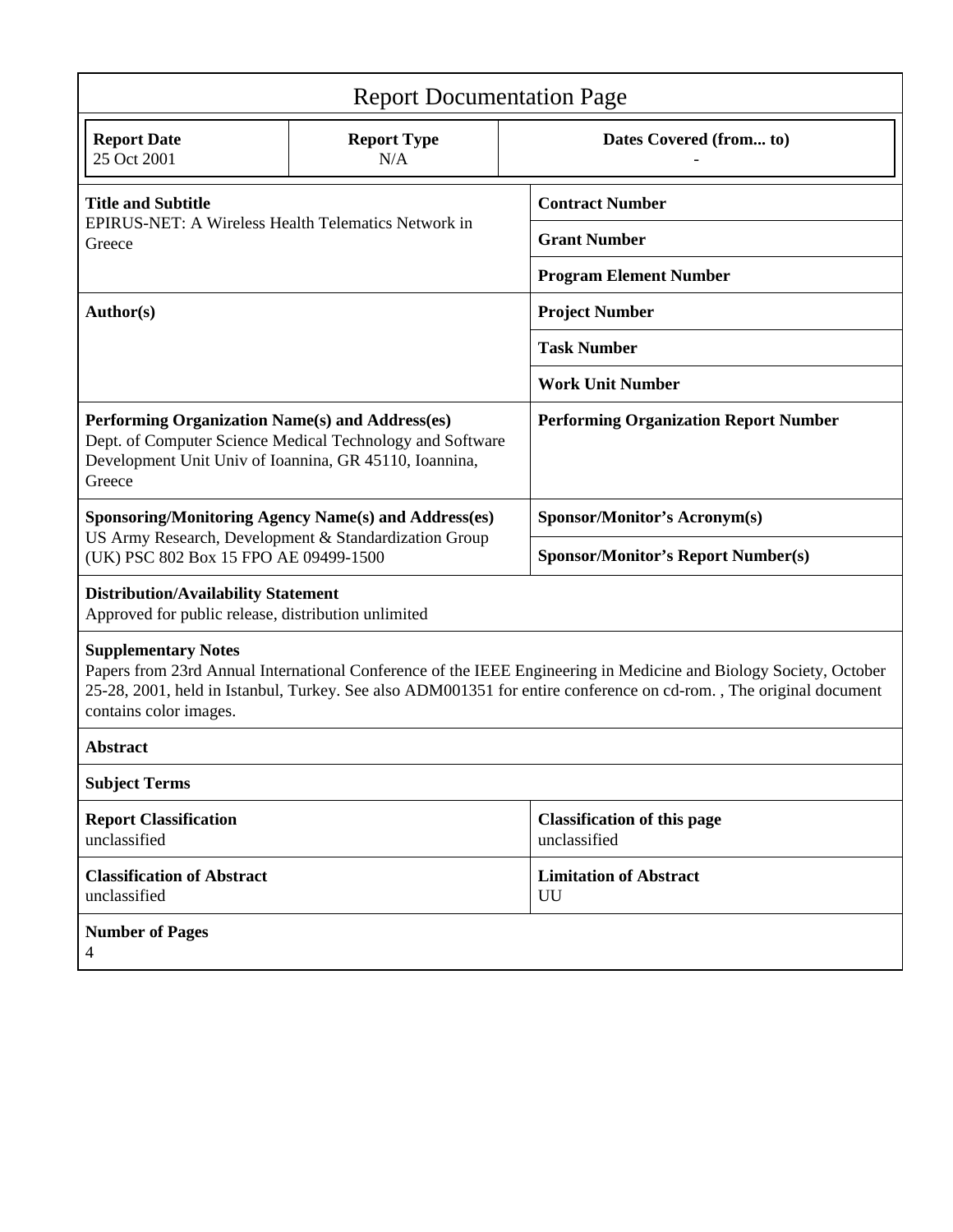

Fig. 1. The regional telematic network in Epirus

SKYPLEX models, by rapidly changing the phases of the modulation signal through digitally multiplying the data with a pseudo-random noise, PN, code. The demodulated signal is de-spread (combined) in the receiver by a similar multiplication with the same PN code. This type of spread spectrum modulation is referred to as "direct sequence." A major advantage of spread spectrum modulation is a more efficient spectrum utilization and greater tolerance to interference. This permits many users to occupy the same bandwidth in close proximity. The FCC and other international regulatory agencies have set aside an unlicensed band at 2.4 GHz for use by spread spectrum systems.

The Epirus-Net wireless devices operate in the 2400 – 2483 MHz band (Industrial Scientific and Medical Band) and allow the communication among the network nodes using a variety of higher-level protocols (HDLC, PPP, and Frame Relay).

To the upper protocol layers, the physical link is presented as a TDM E1 link, which can be used as Unframed E1 or as a Nx64 channelised fashion.

At the Data Link Layer the PPP protocol is used. This gives the capability of using other 3rd layer protocols beyond IP (as AppleTalk or IPX), if such need exists and the flexibility of implementing access VPNs using a variety of tunnelling protocols (L2F, PPTP, and L2TP).

At the network level, the prominent protocol in use is the IP protocol. MPLS-based switching integrates IP routing and switching within the same networking environment. Epirus-Net can deliver various connection services including leased-line, Frame Relay, and Internet dial access while deploying advanced IP services, including virtual private networks (VPNs), managed intranet and extranet solutions, voice over IP, video over IP, Web hosting, and electronic commerce applications.

# *B. Provision of health telematic services*

Most of the provided services are Web-based and are installed at the central Epirus-Net Web server and include: the distant learning courses, the healthcare providers' directory service, the electronic patient record system and the medical videoconference system.

The Electronic Patient Record and VideoConference Systems are installed at hospitals (end-points of the network), on separate servers. The videoconference application uses H.323 and IP protocols and it is implemented using object-oriented Delphi environment for Windows '95 and VDK (VCON Development Kit). The Electronic Patient Record system is based upon the distributed objects architecture of CORBA. All applications are recently installed and tested. Traffic is currently being monitored in relation to the performance of the network.

#### *C. The integrated electronic health record*

The integrated electronic health record serves the specific needs of the cardiology and orthopedic clinics and is currently extended to cover the needs of other medical sectors (e.g. gynecology). It is currently installed in all hospitals and healthcare centers connected to Epirus-Net as well as the University Hospital in Larisa. The system open architecture and design adopts public interfaces and standards (e.g. HL7, DICOM) while pays special attention to all related security issues.

The main architectural goal of the system is to provide with a unified view of the medical records, regardless of storage location, meaning that several hospital installations should be able to share medical record information among them. Before approaching the techniques that are used to facilitate such a mechanism, a detailed description of the objects (entities), according to the healthcare procedures has also to be made. The system is represented of three basic layers: the database layer, the middleware and the



Fig. 2. CPR entities and relations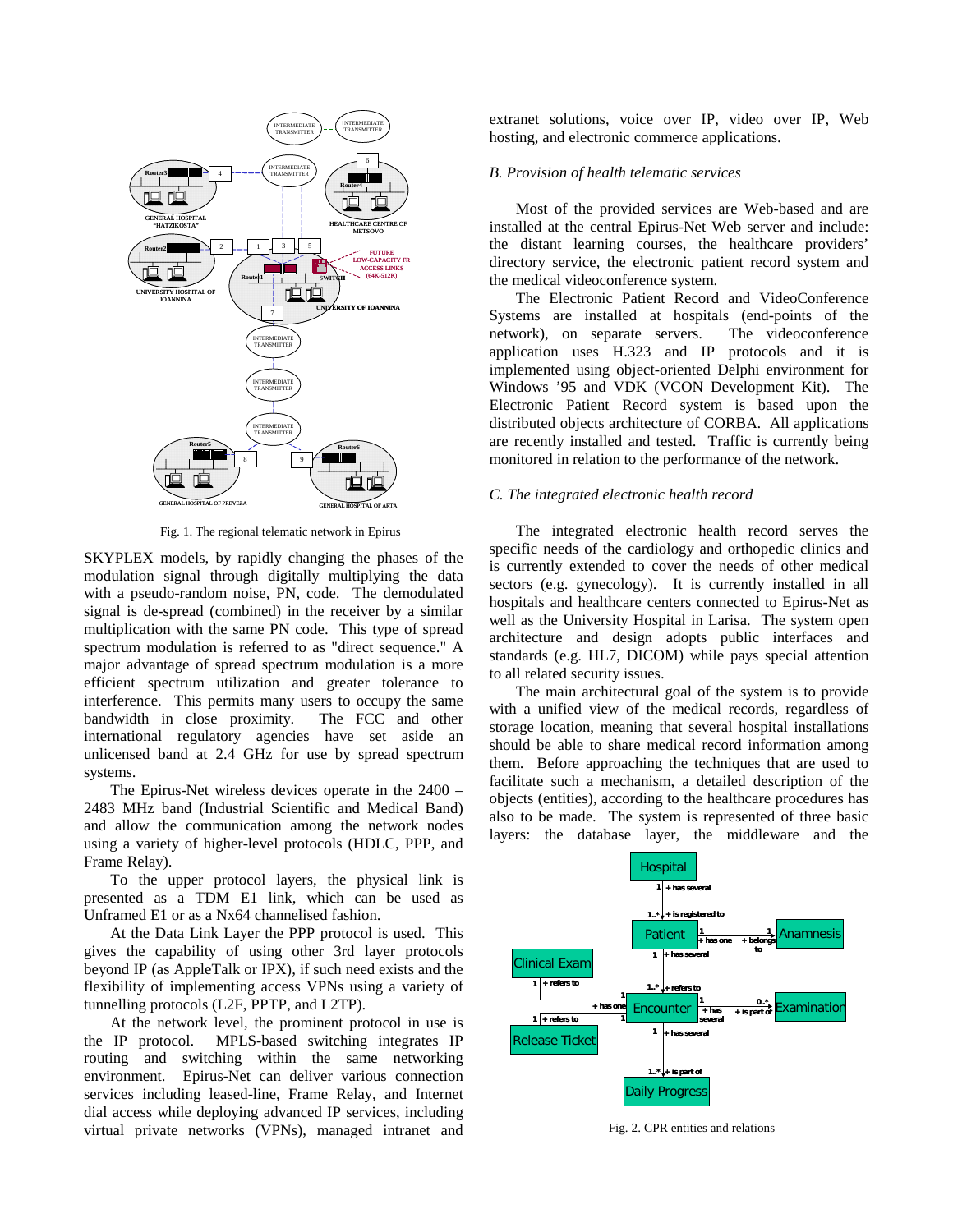presentation layer.

The main object (entity) of the system is the Patient's Demographic Data. Each Patient entry is associated with the Hospital entry through the hospital ID, HID, attribute. This attribute, along with an identification number, ID, issued by the corresponding hospital, uniquely identifies the Patient entry. The patient's demographic data is supplemented by the patient's Anamnesis. The Encounter entry is uniquely identified by the incremental ID, IID, attribute. Each encounter entry is associated with a clinical examination entry. The Daily Progress entry depicts the patient's progress while being nursed in hospital. The Release Ticket entry contains a summary of the examinations, if any, along with recommendations. CPR entities and relations among them are presented in Fig. 2. In this diagram the attributes of the entities are depicted. Every object described is part of a database module referring only to a specific hospital installation. All the database modules comprise the database layer.

CPR server constitutes the middleware layer. It provides database connection mechanisms, connection access between clients and servers and also interaction with the MEDPACS system. The system uses two modules: Midas connection for accessing the database – providing clients with dataset (uses COM) and CORBA, to establish the communication methods between the CPR servers and the authentication server. The services of the CPR server are outlined in the IDL interface. The IDL interface, apart from the definitions of methods, contains definitions of structures related to the medical record items. The CPR clients access the CORBA server through this interface. Furthermore, the CPR servers themselves use the interface extensively while collaborating in the exchange of medical record items.

The IDL interface depicts the main entities of the system (Hospital, Patient, Anamnesis, Encounter, Clinical Examination, Daily Progress, Examination, Release Ticket), along with a number of auxiliary structures.

Authentication Server, as shown in Fig.3, is a system that holds user control access list and a list of medical records that are subject to strict security issues. According



Fig. 4. The replication scheme Update Anywhere

to the user's occupation at the hospital in which they are working, a hierarchy is suggested in order to provide different levels of security. Reference to authentication server is made every time a user is a subject of authentication or every time a user requests a medical record to be displayed when it belongs to another hospital installation. A supervisor, through a unique interface, maintains administration of user access lists granting or revoking access rights when necessary.

The unified view of the medical records is possible through the collaboration of the CPR servers in order for a record to be located, delivered to the client, possibly modified and finally stored back at its "home" repository. This is accomplished through the services provided by the CPR servers by means of replicating patient's demographic data. The patient's demographic data replication is accomplished by utilizing the "Update-Anywhere" replication scheme provided by DB2 as shown in Fig.4. Master is one of the databases participating into the replication, while the rest of them share the characterization slave. Updates, which occur in a slave database, are replicated first to the master database, and then to the rest of the slave databases.

This particular replication scheme involves the use of appropriate software modules in order to capture and apply the changes in the replicated tables. At each slave database



Fig. 3. Architecture of the authentication server



Fig. 5. Distributed object architecture of the CPR servers